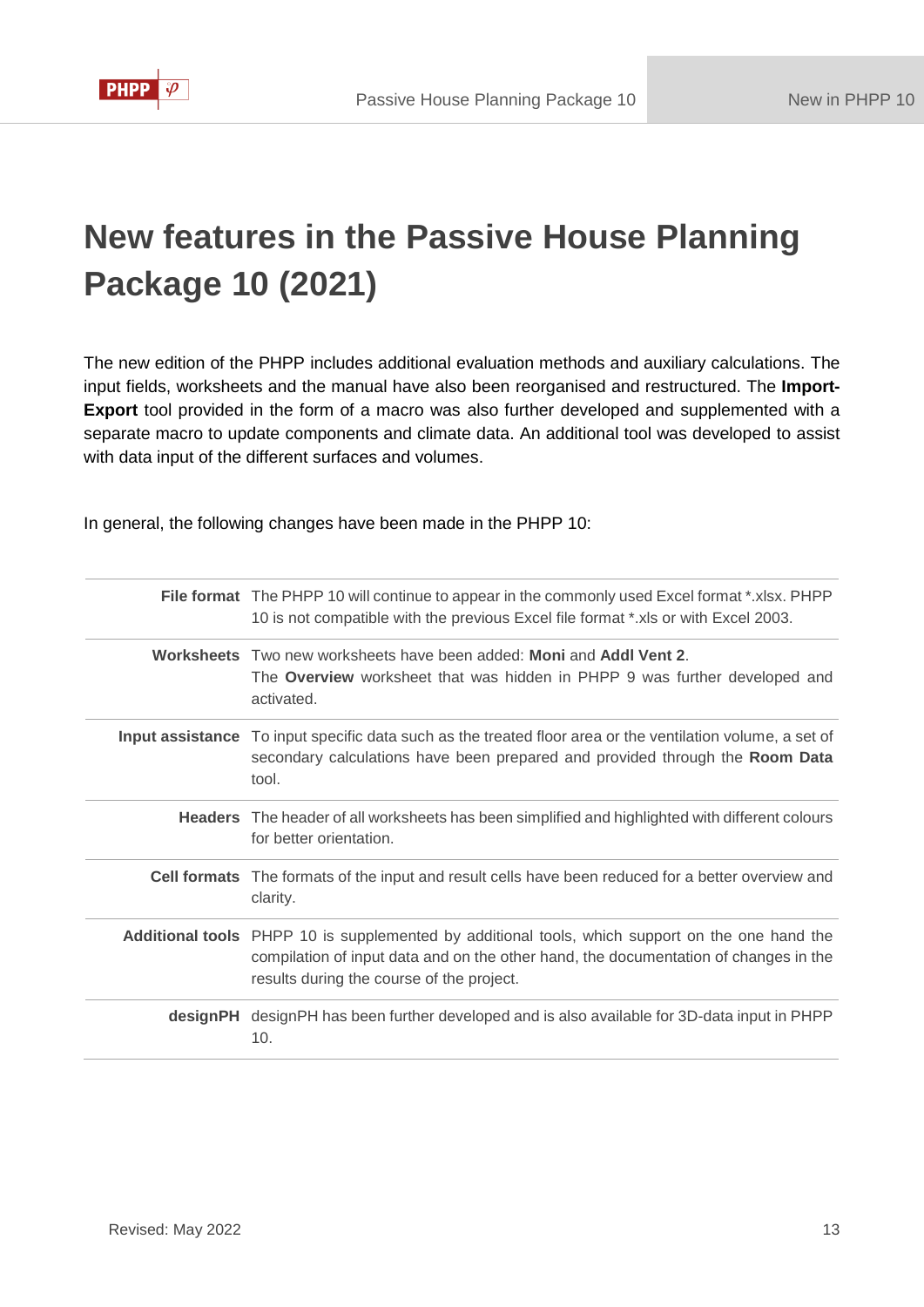

# The following worksheets have been revised or supplemented:

| <b>Results</b> |                                                                                                                                                                                                                                                                                                      |
|----------------|------------------------------------------------------------------------------------------------------------------------------------------------------------------------------------------------------------------------------------------------------------------------------------------------------|
|                | Verification The input or selection of project settings such as building use, energy standard or<br>number of occupants was restructured.                                                                                                                                                            |
|                | The additional requirement for the cooling load in hot climates is no longer applicable.<br>Recent studies show that an extremely small cooling load results anyway if the<br>requirement for the cooling and dehumidification demand is met.                                                        |
|                | For moisture protection, a minimum requirement for building components based on<br>the relative air humidity was implemented.                                                                                                                                                                        |
|                | For EnerPHit retrofits, specific values of building components are now also available<br>for different temperature zones.                                                                                                                                                                            |
|                | Variants This worksheet was supplemented with input variables for renewable energy<br>generation from solar thermal systems and photovoltaics.                                                                                                                                                       |
|                | PHeco From PHPP10 onwards, the tool PHeco is a worksheet in PHPP to be used for<br>economic calculations related to the energy efficiency measures in buildings.                                                                                                                                     |
|                | <b>Check</b> With new or adjusted plausibility checks.                                                                                                                                                                                                                                               |
|                | Overview This worksheet has been redesigned and further developed, including new result<br>charts, and a column to export data which enables the transfer of relevant information<br>into the Passive House project database.<br>User-defined text in additional languages can also be entered here. |
|                | NEW: In this worksheet, the PHPP calculation can be adjusted to actual boundary conditions<br>Moni such as weather data or room temperatures, in a given measurement period in order<br>to make the actual consumption values comparable with the calculation results in the<br>PHPP.                |

| <b>Building inputs</b> |                                                                                                                                                                                                    |
|------------------------|----------------------------------------------------------------------------------------------------------------------------------------------------------------------------------------------------|
|                        | <b>Climate</b> The input of a temperature increase in the summer was added to evaluate thermal<br>comfort even under warmer weather or climate conditions, for example in inner city<br>locations. |
|                        | Climate datasets for locations worldwide were added and updated.                                                                                                                                   |
|                        | The format for the climate data has been extended and the design temperature for<br>the thermal comfort criterion is now part of the datasets.                                                     |
|                        | U-values The inputs for U-values of a building assembly can now be copied as a block to be<br>inserted on a different assembly or into other PHPP files.                                           |
|                        | The secondary calculations for U-values have been rearranged for a better overview<br>and several are now possible in each case.                                                                   |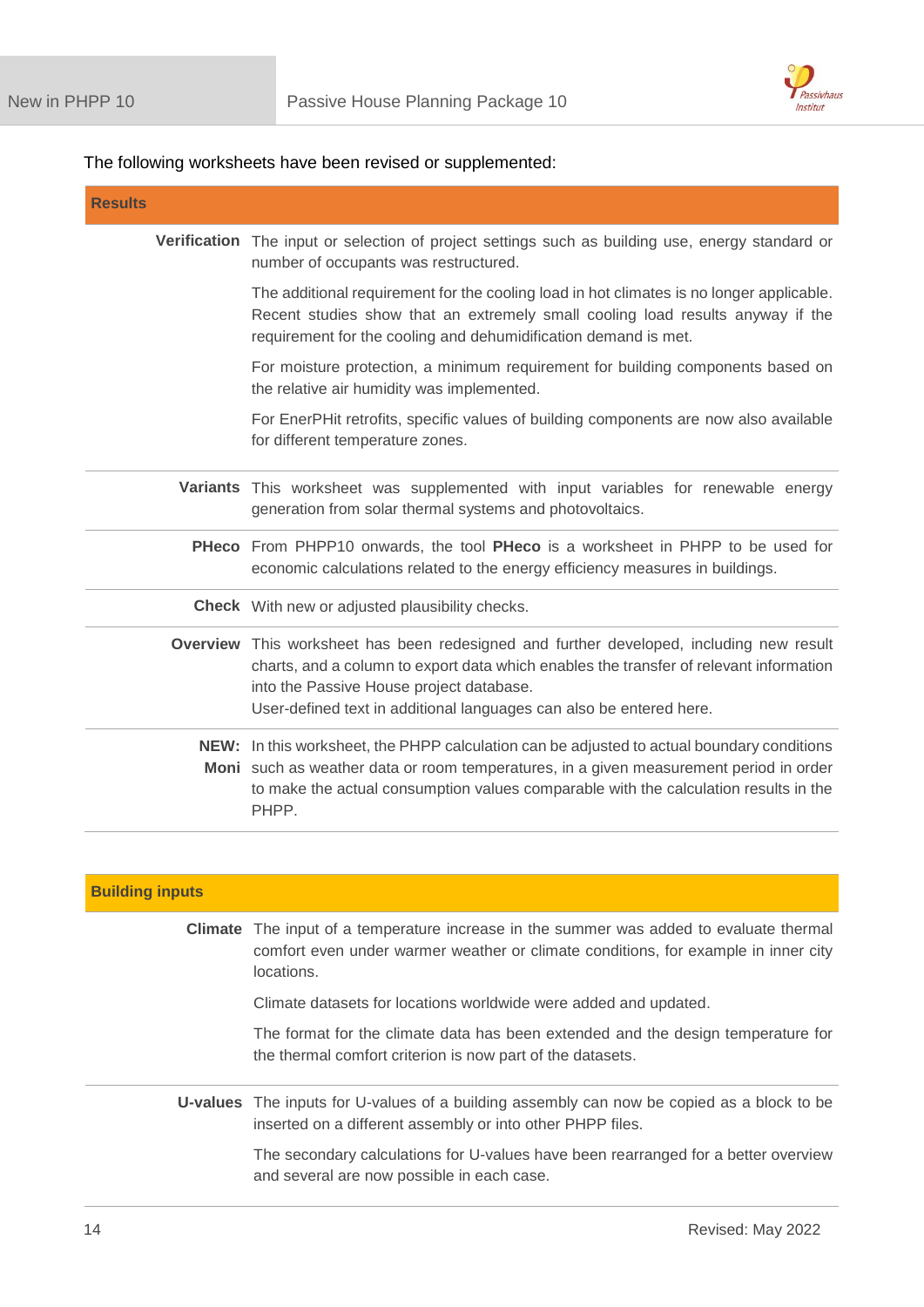

A secondary calculation for more complex building assemblies with a many layers or sections has been added.

Other new features are the secondary calculations for the influence of temperature on the lambda value and to determine a U-value supplement for mechanical fasteners.

**Areas** There are three additional area groups with different user-defined temperature reduction factors for building assemblies adjacent to zones heated to a lower temperature. A secondary calculation is available for determining these factors.

For thermal bridges, a warning message is now displayed for low surface temperatures, which also depends on the relative indoor humidity.

A secondary calculation to estimate the thermal bridge coefficient from interior drain pipes that are ventilated through the roof is provided.

For projects in the southern hemisphere, mirroring all building assemblies at the equator as required in PHPP 9 is no longer necessary. The conversion of the solar radiation available based on the orientation of the building assembly is automatic.

**Ground** The estimation of the energy flows through floor slabs or basement ceilings for locations in temperate climates has been improved.

**Components** This worksheet now includes new component categories for heat pumps and combined ventilation and split units.

> For ventilation units, the parameters for heat and humidity recovery for the cooling period / summer were added.

> The specific data for windows has been extended to have entire window systems, which allows the input of windows with multiple panes with mullions or transoms.

> The percentages of individual components in relation to the total area groups are now shown.

> A filter function for certified components allows to reduce the selection options to only those components which are suitable for a given climate.

**Windows** The input of transparent components was extended and now also allows the input of windows with multiple panes or curtain wall façades in a single row. In this way, values for threshold profiles or the geometry of different frame sections can also be entered.

> The option to input a position number was added to the window description in order to improve the allocation of windows to the corresponding design documents.

> The comfort criterion for transparent building components was updated based on new findings.

> The diagram with the balance of the radiation gains and transmission losses is now also provided for the summer period.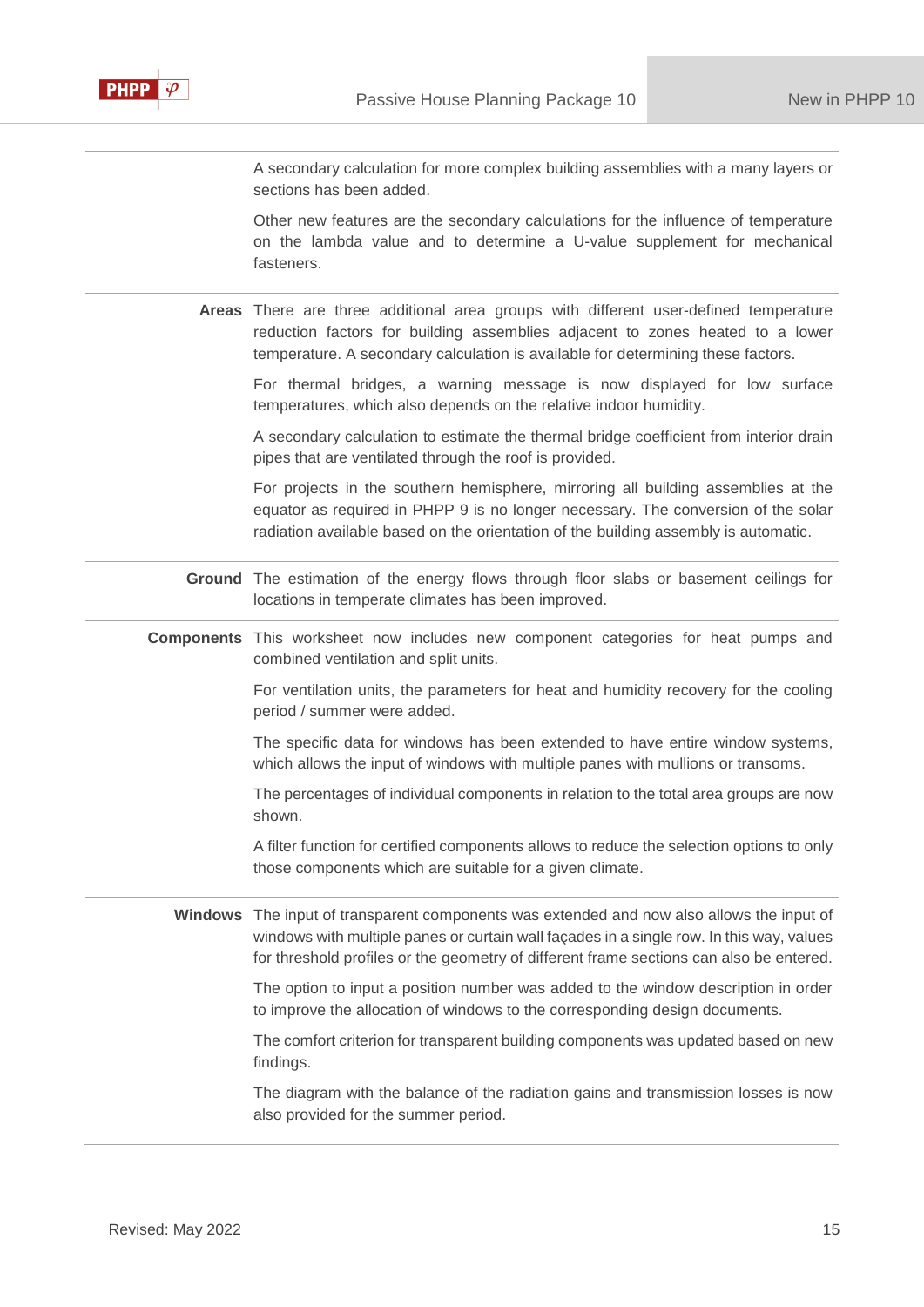

**Ventilation** The heat and humidity recovery in summer from the device can now be taken into account for the operation of the ventilation units.

> The input and results of multiple ventilation units in the worksheets **Addl vent**, **Addl vent 2** and other worksheets, is now summarised in the **Ventilation** worksheet.

**NEW:** Copy of the **Addl vent** worksheet to enter additional ventilation units in the case of Additional vent 2 very large or complex projects. If required, the worksheet can be copied several times. The results in these worksheets will then be summarised in the **Ventilation**  worksheet.

#### **Inputs for the cooling case**

**Summer** This worksheet was supplemented with a stress test for summer comfort when passive cooling concepts are used. Summer comfort and the frequency of overheating are greatly dependent on the behaviour of occupants in the building, which influences factors such as air exchange via windows in the summer, night ventilation, temporary shading or internal heat gains.

> Besides a set of pre-defined risk parameters, the manual input of different user behaviours is also possible.

**Cooling units** This worksheet has been restructured.

The seasonal energy efficiency ratio of the cooling units can now be determined more accurately based on the device properties.

Other types of operation, e.g. combined supply air and recirculation cooling via the ventilation system were added.

Two different operation modes can be considered for supply air and recirculation cooling: optimised for cooling or for dehumidification.

### **Inputs fort he PER / PE - Value**

**DHW+Distribution** The concept for heat delivery can be indicated here to do a plausibility check for the stated forward flow temperatures.

> A distinction is now made between summer and winter when calculating the domestic hot water and space heating losses.

> Different forward flow temperatures and other settings can now be entered for each column or for each pipe section. In this way, different distribution systems can be considered and the input of systems with heat interface units is now also possible.

> Domestic hot water circulation in residential buildings is now assumed with a standard operating time of 24h/d; and the input of the number of occupants per day for the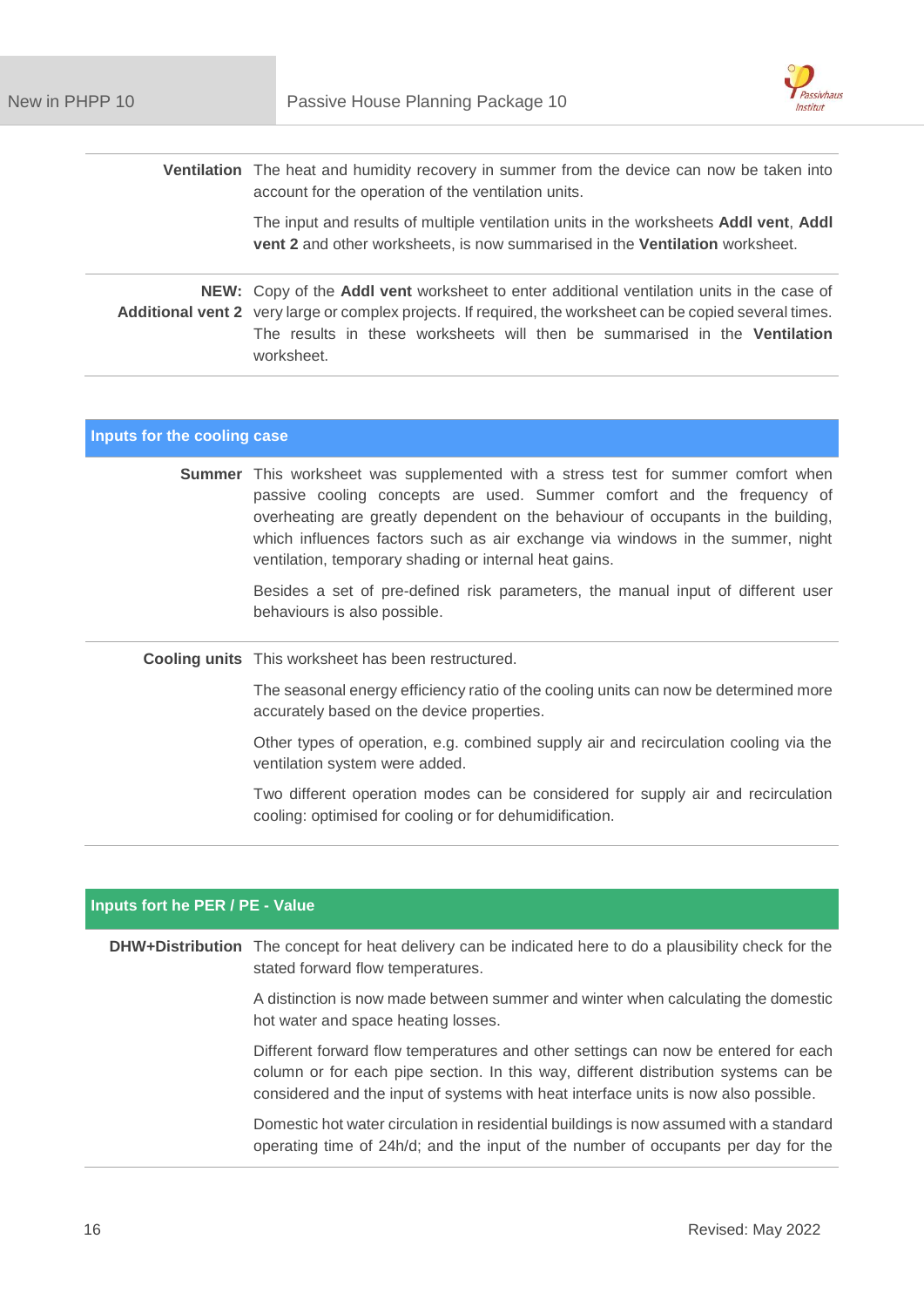

domestic hot water requirements has been added for cases where it differs from the average occupancy in the PHPP.

A new diagram provides graphical information about the energy expenditure for hot water generation and distribution losses.

| SolarDHW This worksheet can now be linked to the variant calculation. Specific variant<br>parameters have been defined and can be activated on the left side of the worksheet.                                                            |
|-------------------------------------------------------------------------------------------------------------------------------------------------------------------------------------------------------------------------------------------|
| PV This worksheet can now be linked to the variant calculation. Specific variant<br>parameters have been defined and can be activated on the left side of the worksheet.                                                                  |
| Electricity This worksheet was restructured and the inputs to calculate the energy demand when<br>devices are not in operation (e.g. standby mode) were added.                                                                            |
| The standard values and the input structure for most household appliances were<br>updated to current efficiency standards. The calculation of the electricity demand from<br>small devices and electronics was extended.                  |
| The sum of the electricity demand for the different energy uses is displayed in the<br>lower part of the worksheet.                                                                                                                       |
| Use non-res The input for utilisation profiles was supplemented with information about the relative<br>presence of persons.                                                                                                               |
| Up to 60 user-defined utilisation profiles can be specified.                                                                                                                                                                              |
| Electricity non-res This worksheet was restructured. For office buildings, it is possible to select standard<br>electrical devices for the calculation.                                                                                   |
| The sum of the electricity demand for the different energy uses is displayed in the<br>lower part of the worksheet also in the form of a graph.                                                                                           |
| Aux Electricity This worksheet was restructured and supplemented with several options for user-<br>defined inputs.                                                                                                                        |
| IHG For the calculation of internal heat gains, the difference between distribution and<br>storage losses in summer and winter is now considered.<br>It is also possible to enter some user-defined values for any unforeseen heat gains. |
| IHG non-res As for residential buildings, the difference between distribution and storage losses in<br>summer and winter is now considered.                                                                                               |
| In the same way, it is also possible to enter some user-defined values for any<br>unforeseen heat gains.                                                                                                                                  |
| For internal heat loads from occupants, several rows have been added to allow for a<br>differentiated input.                                                                                                                              |
| The resulting heat loads from the various internal sources are clearly displayed<br>through a graph the lower part of the worksheet.                                                                                                      |